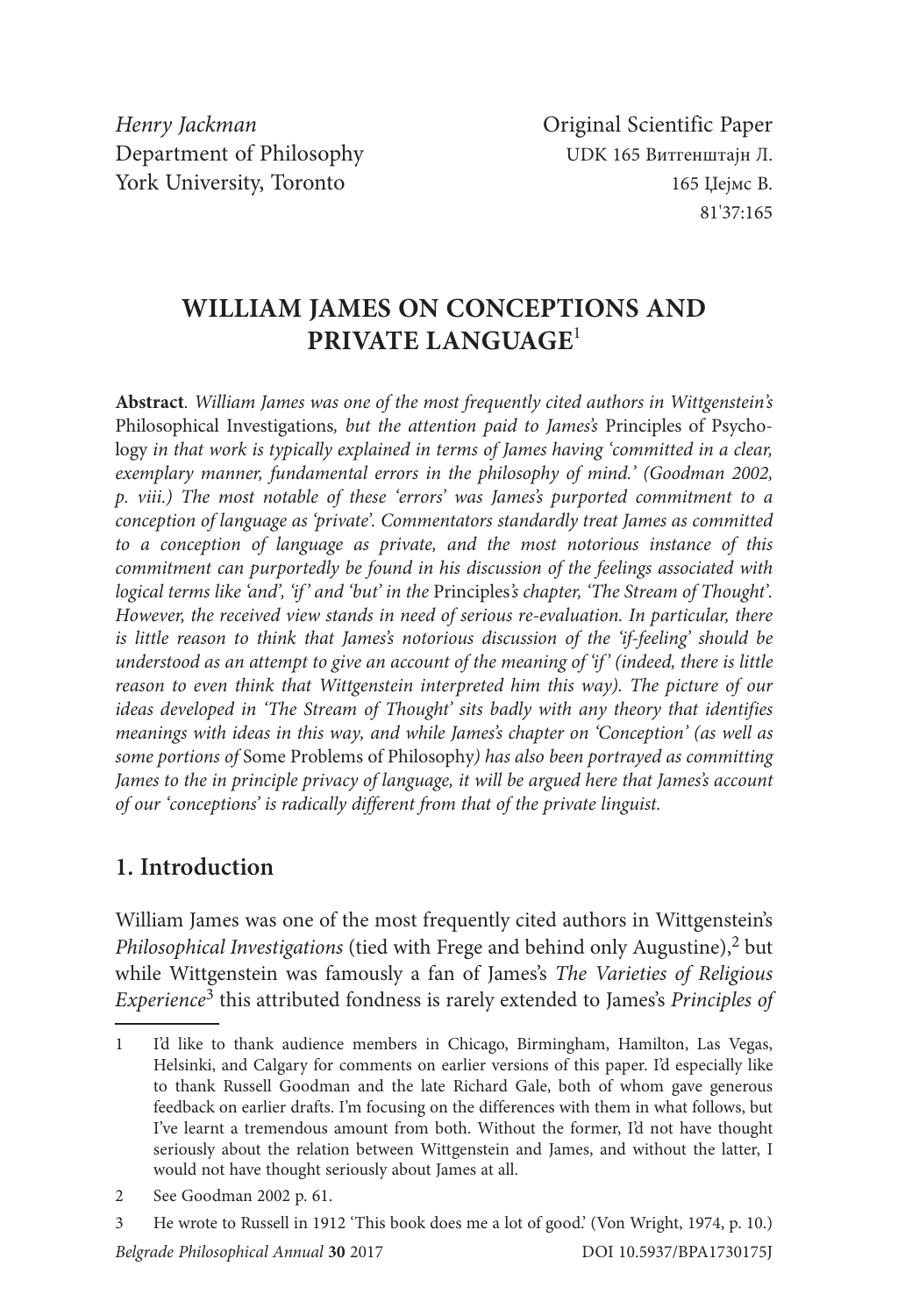*Psychology* (hereafter 'PP'). Indeed, Wittgenstein's well-documented attention to the later book was often explained in terms of James being 'a classical exponent of the tradition in the philosophy of mind that [Wittgenstein] was opposing,<sup>4</sup> and the received view of the relation between James and Wittgenstein is that 'James was important to Wittgenstein primarily because he committed in a clear, exemplary manner, fundamental errors in the philosophy of mind'.<sup>5</sup>

The most notable of these 'errors' involved James's purported commitment to a conception of language as 'private'. As Richard Gale puts it in his *The Divided Self of William James*:

It is this commitment to an in-principle private language that earned James the distinction of being the major whipping boy of the latter Wittgenstein. One gets the feeling that Wittgenstein wrote his *Philosophical Investigations* with an open copy of *The Principles of Psychology* before him, especially the chapter of 'The Stream of Thought'. (Gale 1999, p. 165)

Gale is certainly not alone in this view, and commentators standardly treat James as committing himself to a conception of language as private in the Principles's ninth chapter, 'The Stream of Thought'.

However, the received view stands in need of serious re-evaluation, and, in this respect, the reception of Wittgenstein's work has had a largely pernicious effect on our understanding of James. In particular, the picture of our ideas developed in 'The Stream of Thought' sits badly with any theory that identifies meanings with ideas in the way that Wittgenstein targets. Further, while the *Principles*'s twelfth chapter, 'Conception' (as well as some portions of *Some Problems of Philosophy*), has also been portrayed as committing James to the privacy of language, it will be argued here that James's account of our 'conceptions' is radically different from that of the private linguist, and that when James claims, for instance, that we are 'the mind can always intend, and know when it intends, to think of the Same' (PP 434), he isn't referring to any sort of *epistemic* achievement.

<sup>4</sup> Coope, Geach, Potts & White 1970, p.7. For some other instances of the received view, see Budd 1989 pp. 157–64, Fogelin 1987 pp. 176–7, Hacking 1982, Hacker 1990 (Ch. 2), 1996 (Ch. 4–6), and Hilmy 1987 p. 198. For a discussion of some of these instances of this received view, see Boncompagni, 2012, p. 37, 2016, p. 6, and Goodman 2012, p. 62.

<sup>5</sup> Goodman 2002, p. viii. I should note that Goodman is here describing rather than endorsing the received view. Goodman is mainly concerned with pushing back against that view, and he makes a persuasive case for Wittgenstein having in many respects not only 'learned from', but also 'loved and trusted' James (Goodman 2002, pp. 179, 3). That said, when it comes to the privacy of language, even Goodman seems willing to endorse the received view (and is thus happy to assume that James 'would have been forced to acknowledge the force of Wittgenstein's criticisms of his unrelieved empiricism' (Goodman 2002, p. 179)).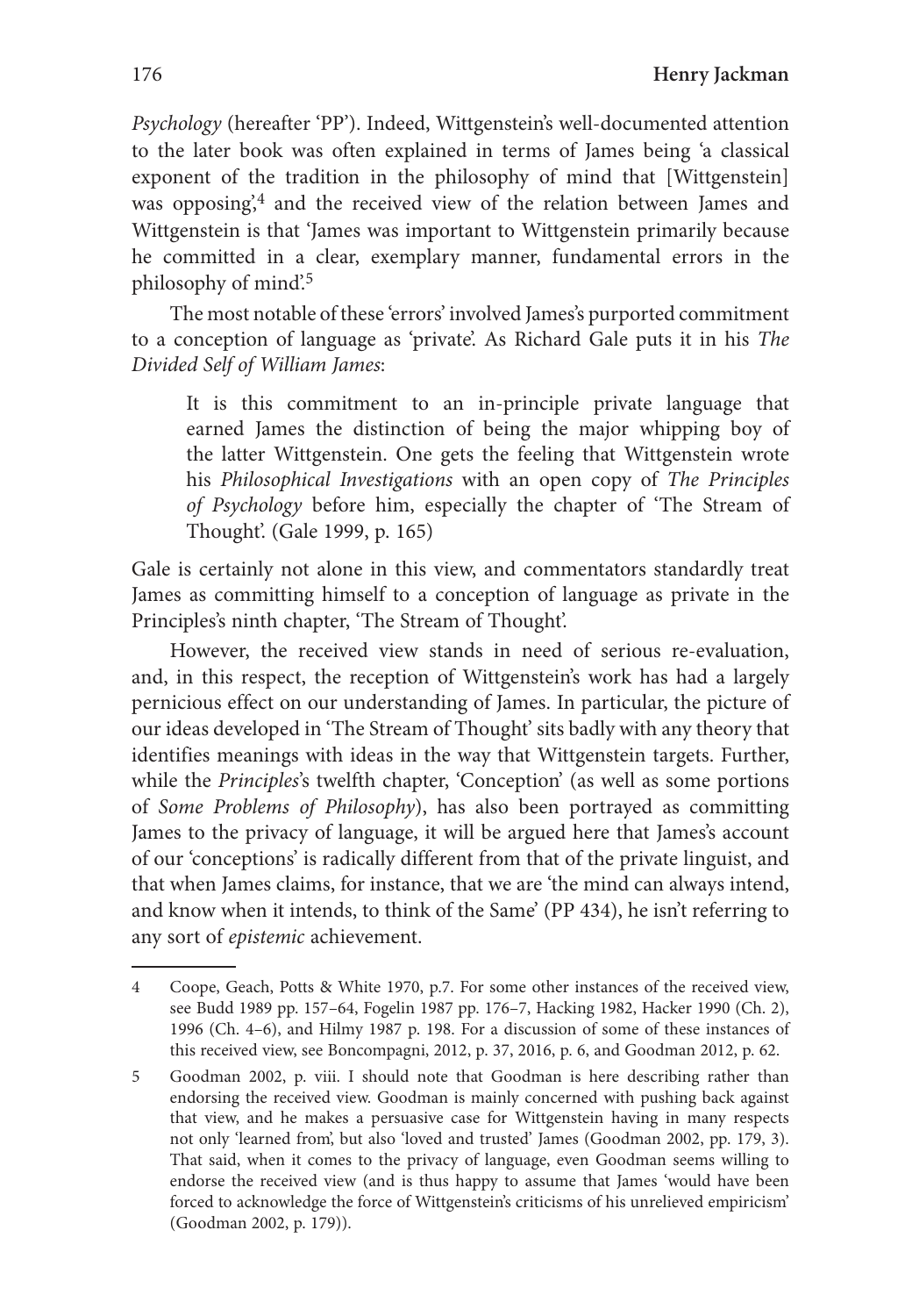## **2. The 'if feeling'**

While Wittgenstein discussed a number of topics from James's *Principles*, we will start here with the passages relating to what Wittgenstein refers to as the 'if-feeling of James', since perhaps the most damaging effect of reading Wittgenstein and his commentators (at least *vis a vis* our understanding of James) is that it can leave one with the impression that James argued that the meanings of words like 'and', 'if ' and 'but' were the particular *feelings* that we had when we used those words.

Wittgenstein's arguments that (1) there are no such unique repeatable feelings associated with the use of a word like 'if' and (2) even if there were, they wouldn't capture the *meaning* of the word (P.I., Part 2, #37–45), seem completely persuasive. Indeed, the 'if-feeling' theory of meaning for 'if' seems like such an obvious non-starter that it is easy to see why anyone who first became acquainted with James through reading about it might decide that there was no point in wading through all (or any) of the other 1200+ pages of *The Principles of Psychology*.<sup>6</sup> It is fortunate for James, then, that there is little reason to think that he was committed to anything like the 'if-feeling' theory of meaning for 'if'. In fact, it will be argued below that there is reason to doubt that Wittgenstein even *attributed* such a theory to James.

Now the passage that purportedly gets James into all his trouble with Wittgenstein runs as follows:

We ought to say a feeling of *and*, a feeling of *if*, a feeling of *but*, and a feeling of *by*, quite as readily as we say a feeling of *blue* or a feeling of *cold*. Yet we do not: so inveterate has our habit become of recognizing the existence of substantive parts alone, that language almost refuses to lend itself to any other use. (PP 238)

One should note immediately that this passage only affirms the *existence* of the if-feeling, it says nothing about the feeling's having any meaning-determining role. So, why should this passage, which does not *explicitly* endorse the iffeeling theory, be understood as committing James to it? Even commentators who attribute the view to James have admitted that the textual evidence for the attribution is inconclusive. For instance, Goodman writes:

James does not actually say, although he suggests, that the *feeling* of 'and' is the *meaning of the word* 'and'. In any case, this is the way Wittgenstein does take it, if not in *Philosophical Grammar*, then in *The Brown Book* of 1934–5, and Part 2 of the Investigations.<sup>7</sup>

<sup>6</sup> This was certainly the effect that it had on me as an undergraduate, and it took more than a little arm twisting on Richard Gale's part for me to put those prejudices aside long enough to actually take a graduate seminar on James' work.

<sup>7</sup> Goodman, 2002, p. 75. For another resent interpretation of James as a justified target for Wittgenstein's private language argument, also Boncompagni 2012, p. 41.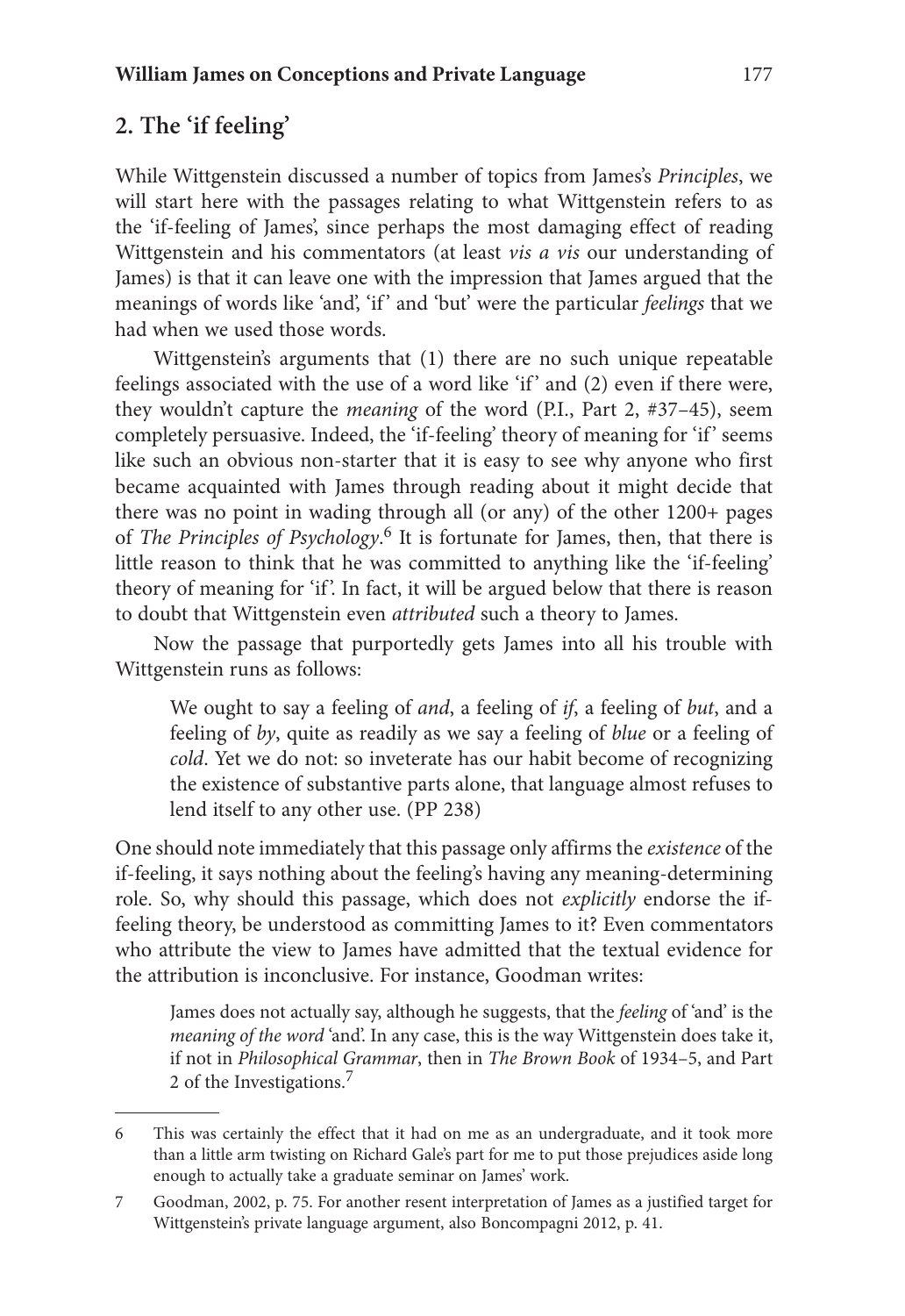178 **Henry Jackman**

However, when we are dealing with a theory as manifestly implausible as the 'if-feeling' theory, we should look for more than a *suggestion* before we attribute it to anyone. This is especially true in James's case, since there is good reason to think that, given what else he says in the *Principles*, he could not have consistently endorsed such a theory.

The if-feeling-theory is, after all, a species of what could be called 'crude empiricism' about meaning and content, since it treats our words merely as labels for the 'ideas' which constitute the 'meanings' of those words. There is, say, a fixed 'blue-idea' and 'blue' is simply a label for that idea. The if-feelingtheory simply adds to the empiricist's standard stock of meaning-constitutive ideas by claiming that words like 'and', 'if' and 'but' are labels for a less salient ideas that had previously been ignored because of our 'inveterate' habit of recognizing only the 'substantive' parts of experience (PP 238).

While many have read James's claim that we ought to say a feeling of *if* 'quite as readily as we say a feeling of *blue*' as an endorsement of the if-feeling theory, the quotation only begins to suggest this if James *already* endorsed something like a crudely empiricist account of the meaning of 'blue'. But, as we shall see, James challenges just such accounts less than 15 pages before his putative endorsement of the if-feeling-theory.

For instance, Wittgenstein casts doubt on the claim that there is any *single* 'if-feeling' by asking:

Are you sure that there is a single if-feeling, and not perhaps several? Have you tried saying the word in a great variety of contexts? For example, when it bears the principal stress of the sentence, and when the word next to it does. (P.I. part 2, #39.)

Goodman claims that 'Wittgenstein examines a variety of cases, but fails to find the feeling that James supposed must always be there' (Goodman 2002, p. 75), but Wittgenstein's suggestion that there is no single if-feeling shared across contexts would hardly have been news to James, who argues that there is no *single* feeling associated with 'blue' or 'cold' either. As he puts it:

[c]lose attention to the matter shows that there is no proof that the same bodily sensation is ever got by us twice... What is got twice is the same OBJECT. We hear the same *note* over and over again; we see the same *quality* of green, or smell the same objective perfume, or experience the same *species* of pain. The realities, concrete and abstract, physical and ideal, whose permanent existence we believe in, seem to be constantly coming up before our thought, and lead us, in our carelessness, to suppose that our 'ideas' of them are the same ideas. (PP 225)

The belief that we have such repeatable ideas is a classic example of what James calls 'the psychologist's fallacy', namely, the psychologist's 'confusion of his own standpoint with that of the mental fact about which he is making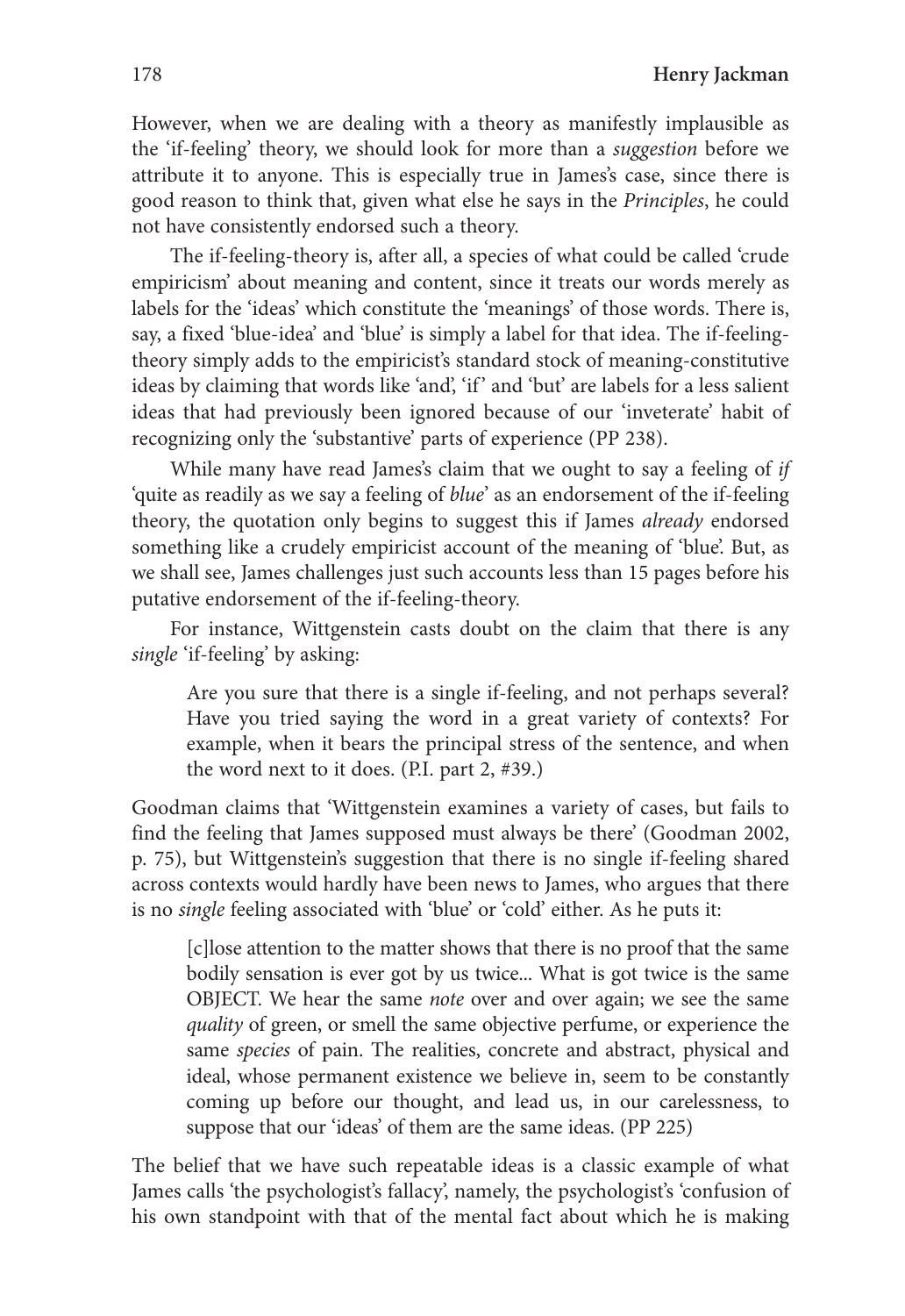his report<sup>'8</sup>. This fallacy, which involves attributing to ideas properties that are only held by their objects is explicitly taken by James to ground classical empiricist psychology, and it is precisely such psychology that leads to a conception of language as private. As James puts it:

Naming our thought by its own objects, we almost all of us assume that as the objects are, so the thought must be. The thought of several distinct things can only consist of several distinct bits of thought... As each object may come and go, be forgotten and then thought of again, it is held that the thought of it has a precisely similar independence, self-identity, and mobility. *The thought of the object's recurrent identity is regarded as the identity of its recurrent thought*; and the perceptions of multiplicity, of coexistence, of succession, are severally conceived to be brought about only through a multiplicity, a coexistence, a succession, of perceptions. The continuous flow of the mental stream is sacrificed, and in its place an atomism, a brickbat plan of construction, is preached, for the existence of which no good introspective grounds can be brought forward...These words are meant to impeach the entire English psychology derived from Locke and Hume, and the entire German psychology derived from Herbart, so far as they both treat 'ideas' as separate subjective entities that come and go. (PP 194–195, italics mine.)

It may be possible that over the next few pages James simply forgot all of this, or somehow thought that the crudely empiricist theory worked for 'if' even though it *didn't* work for 'blue', but it is more plausible to think that he took it to work for neither.

On such a reading, just as James understood a set of experiences as 'cold-experiences' or 'blue-experiences' because they were associated with particular 'concrete' and 'physical' realities, he understood another set of experiences as 'and-experiences' because they were associated with particular 'abstract' and 'ideal' realities/relations. The meanings of the terms relate to

<sup>8</sup> PP 195. He describes this fallacy in further detail in PP 268:

We have the inveterate habit, whenever we try introspectively to describe one of our thoughts, of dropping the thought as it is in itself and talking of something else. We describe the things that appear to the thought, and we describe other thoughts about those things—as if these and the original thought were the same. If, for example, the thought be 'the pack of cards is on the table', we say, ''Well, isn't it a thought of the pack of cards? Isn't it of the cards as included in the pack? Isn't it of the table? And of the legs of the table as well? The table has legs—how can you think the table without virtually thinking its legs? Hasn't our thought then, all these parts—one part for the pack and another for the table? And within the pack-part a part for each card, as within the tablepart a part for each leg? And isn't each of these parts an idea? And can our thought, then, be anything but an assemblage or pack of ideas, each answering to some element of what it knows?'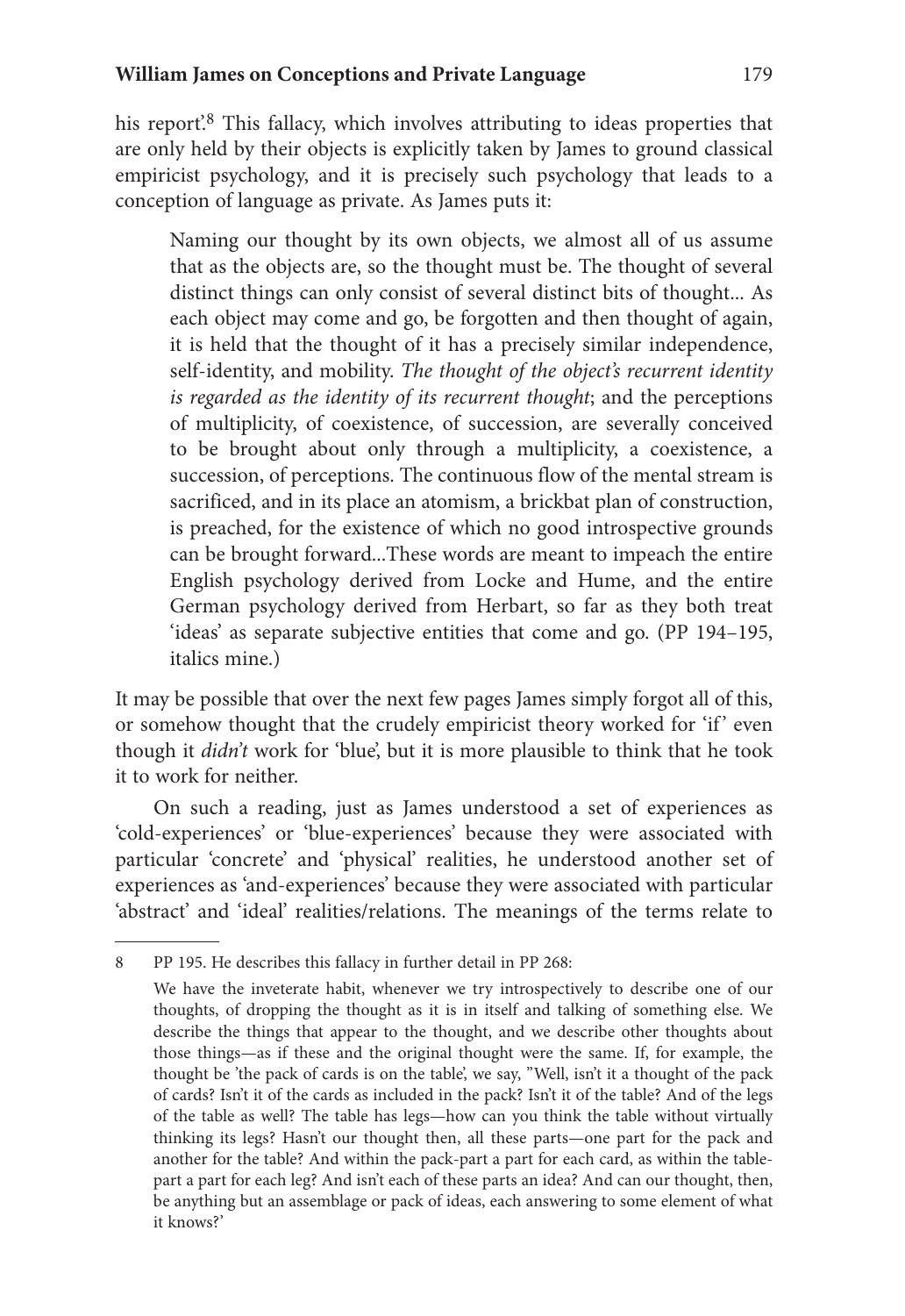the common realities that the experiences were *experiences of*, not (or at least not just) the experiences themselves.9

It shouldn't be surprising that James denies that there were any such repeatable experiences to serve as the meaning of 'blue', 'cold' or 'if '. The chapter where James discusses the if-feeling is called 'The Stream of Thought' for a reason, and one of the main conclusions of that chapter is that there are *no* ideas of the sort associated with the crudely empiricist model of meaning. As James puts it:

*There is no manifold of coexisting ideas*; the notion of such a thing is a chimera. *Whatever things are thought in relation are thought from the outset in a unity, in a single pulse of subjectivity, a single psychological feeling, or state of mind*. (PP 268.)

What we experience are *things in relations*, and we typically no more have a separate experience of things than we do of the relations themselves. In light of this holism about the structure of thought, James's claim that 'We ought to say ... a feeling of *if* ... quite as readily as we say a feeling of *blue'*, can be read as merely putting the two in the same group, and unless you think that the crudely empiricist account works for 'blue', it won't lead you to think that it would work for 'if'. Conversely, (and importantly for Wittgenstein), if you don't think that it will work for 'if', then you shouldn't endorse it for 'blue' either. The much-maligned 'if-feeling' passage is thus better understood in the context of the holistic claim that there is no unique (distinct/repeatable) blue-feeling than it is as the implausible suggestion that there is a unique meaning-determining feeling associated with 'if'.<sup>10</sup>

So why would Wittgenstein attribute the if-feeling theory to James? No one has ever accused Wittgenstein of being an overly generous interpreter of others, but it is not as if Wittgenstein simply remembered James's claim from hearing someone else quote it out of context. Wittgenstein was actively engaged with James's book for at least a decade (at one point the *Principles* made up

<sup>9 &#</sup>x27;If there be such things as feelings at all, *then so surely as relations between objects exist in rerum naturâ, so surely, and more surely, do feelings exist to which these relations are known*.' (PP 238, italics James's.)

<sup>10</sup> All that said, one might still think that James commits himself to something like the empiricist theory of meaning soon after in 'The Stream of Thought' when he says that '… no word in an understood sentence comes to consciousness as a mere noise. *We feel its meaning as it passes*' (PP 271, italics mine). However, there is a large gap between saying that we feel a word's meaning as it passes and saying that in such cases the meaning is the passing feeling. Saying that we feel the meaning as it passes no more commits us to meanings being feelings than saying I saw the army as it passed commits me to the army being a visual impression. Those inferences would follow only if our ideas were the only things we could feel or see, but James's account of perception, both in the *Principles* and throughout his later work, rejects precisely the assumption that the objects of perception need be restricted in this way.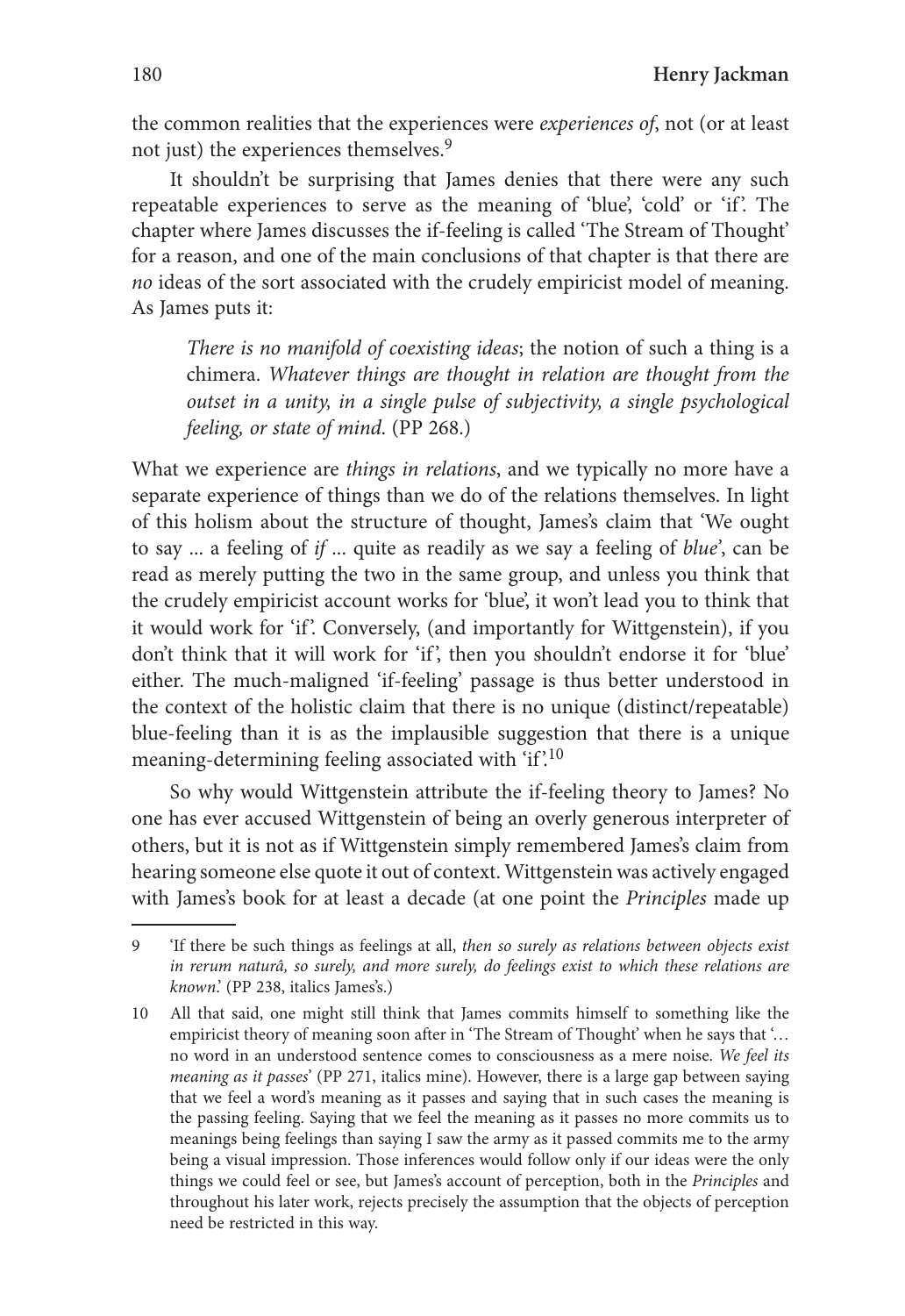the entirety of his philosophical library), $^{11}$  and he seriously considered using James's *Principles* as the text for his graduate course at Cambridge,<sup>12</sup> so it would be surprising to find that he misread James so badly. This interpretive problem disappears if it turns out that Wittgenstein didn't read James this way, and in what follows, I'll raise some doubts about whether the 'if-feeling' theory was ever really attributed to James by Wittgenstein.

James is not explicitly cited in the discussions of the if-feeling in the *Investigations*, and while Wittgenstein does mention James in his earlier discussion of the if-feeling in the *Philosophical Grammar*, those passages don't present the feeling as a candidate for the meaning of 'if', and generally don't seem critical of James at all.<sup>13</sup> Still, while James is not explicitly mentioned in the if-feeling sections of the *Investigations*, he does turn up in a similar set of remarks in the *Brown Book* that run as follows:

We think of the meaning of signs sometimes as states of mind of the man using them, sometimes as the role which the signs are playing in a system of language. The connection between these two ideas is that the mental experiences which accompany the use of a sign undoubtedly are caused by our usage of the sign in a particular usage of language. William James speaks of specific feelings accompanying the use of such words as 'and', 'if', 'or'. And there is no doubt that at least certain gestures are often connected with such words.... And there obviously are visual and muscular sensations connected with these gestures. On the other hand it is clear enough that these sensations do not accompany every use of the word 'not' and 'and'. If in some language the word 'but' meant what 'not' means in English, it is clear that we should not compare the meaning of these two words by comparing the sensations which they produce. ... But we do not want to deny that the people who use the word 'but' as 'not' is used in English will, broadly speaking have similar sensations accompanying the word 'but' to those the English have when they use 'not'. And the world 'but' in

<sup>11</sup> Though there may be some dispute about just what version of James's *Psychology* Wittgenstein was reading. Nubiola suggest that Anscombe said that Wittgenstein only read *Psychology: The Briefer Course*, rather than the full *Principles of Psychology*. (He cites Haack (1982, p. 163, n.1) as source for this (Nubiola 2000, p. 3)). On the other hand, Passmore (1957, p. 428, n. 2.) seems to suggest that the full *Principles* was what James was reading.

<sup>12</sup> For a discussion of the extent of Wittgenstein's engagement with the *Principles* and how, see especially Goodman 2002, ch. 3.

<sup>13</sup> See Goodman 2002, p. 60. The passage in question reads: 'A man who reads a sentence in a familiar language experiences the different parts of speech in quite different ways. (Think of the comparison with meaning-bodies.) We quite forget that the written and spoken words for 'not', 'table' and 'green' are similar to each other. It is only in a foreign language that we see clearly the uniformity of words. (Compare William James on the feelings that correspond to words like 'not', 'but' and so on.)' (Wittgenstein 1974, 58).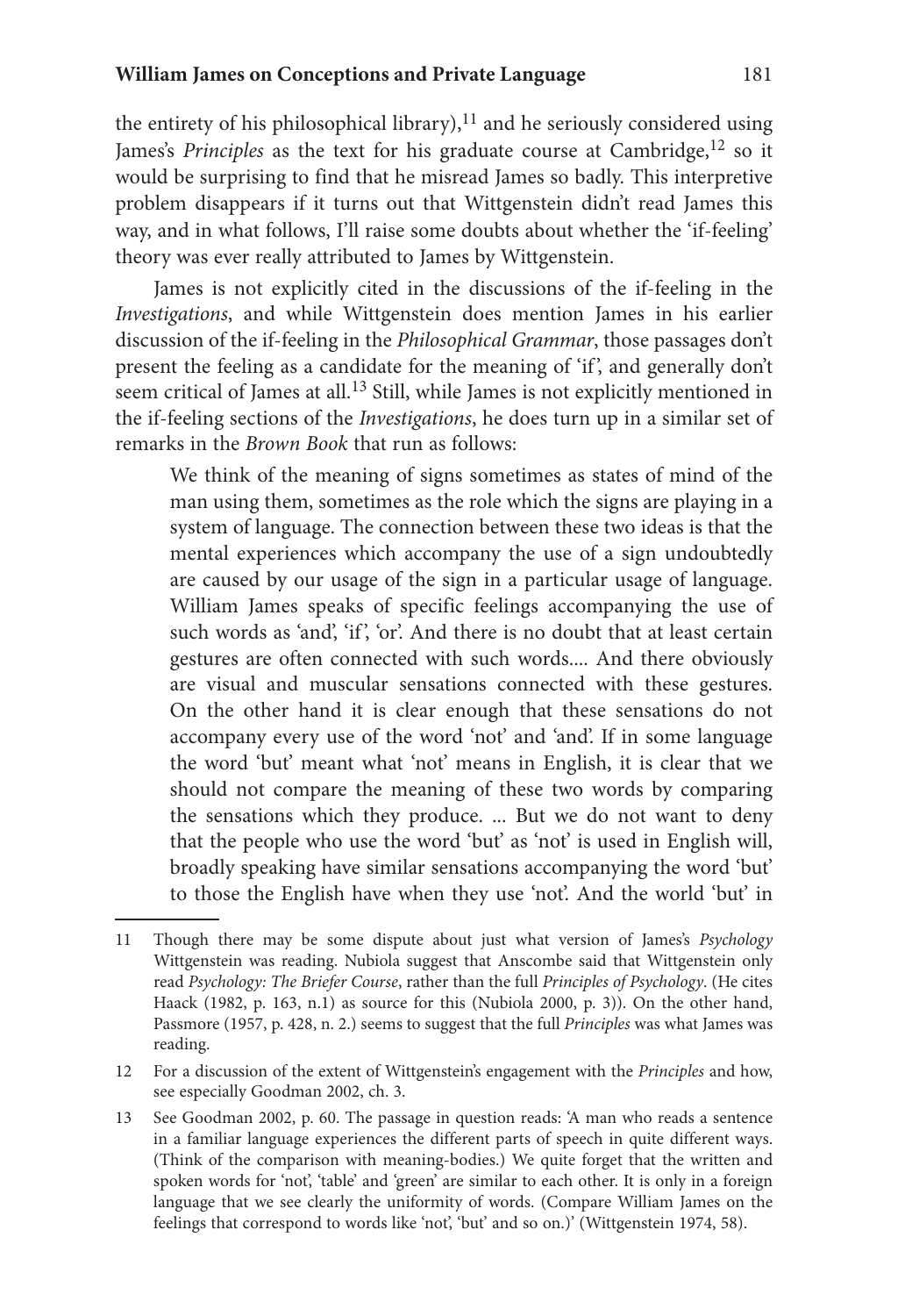the two languages will on the whole be accompanied by different sets of experiences. (Wittgenstein 1958, 78–9)

In this quote, Wittgenstein claims that James talks about the *existence* of the if-feeling, but, once again, he doesn't attribute to him any commitment to its being meaning-determining.

Wittgenstein may, then, not be so much *criticizing* James as *working with* him.<sup>14</sup> James argues in 'The Stream of Thought' that the dominant strains in both the 'empiricist' and 'intellectualist' traditions deny that there were *any* experiences of relations (the empiricists denying that any ideas corresponded to the words in question, while the intellectualists took such ideas to be imposed *a priori* on experience), and his main concern in those passages is arguing for the *existence* of such experiences, not for their meaningdetermining role.

The mere existence of such experiences is, however, bad news for the crude empiricist about linguistic and thought content, since the empiricist theory seems so implausible if extended to terms like 'if ' and 'but'. By helping himself to James's phenomenological claim, Wittgenstein can thus present the crudely empiricist position in as poor a light as possible. Consider, for instance, the following passage from *The Big Typescript*:

What do we want to understand by the 'meaning' of a word? A characteristic feeling that accompanies the uttering (hearing) of the word? (James's and-feeling, if-feeling.) Or do we want to use the word 'meaning' completely differently; and say, for instance, two words have the same meaning if the same grammatical rules apply to both? (Wittgenstein 2005, p. 29)

James can be read here (and may have been read by Wittgenstein) not as offering an account of the meaning of the words in question, but as a source for the existence of a particular set of feelings for which the crudely empiricist account seems highly implausible.15

After all, Wittgenstein's question would have considerably less rhetorical force if he took his examples from the stock of cases considered by Russell,<sup>16</sup> as the following modification of the quotation immediately above should make clear.

What do we want to understand by the 'meaning' of a word? A characteristic feeling that accompanies the uttering (hearing) of the

<sup>14</sup> Which is, of course, how Goodman characterizes Wittgenstein's earlier treatment of this bit of James in the *Philosophical Grammar* (Goodman 2002, p. 60).

<sup>15</sup> So the quote need not be, as Goodman suggests (2002, p. 76), a case where Wittgenstein 'attributes to James the idea that meanings are states of mind'.

<sup>16</sup> See, for instance, fifth chapter of his *The Problems of Philosophy* (Russell 1912).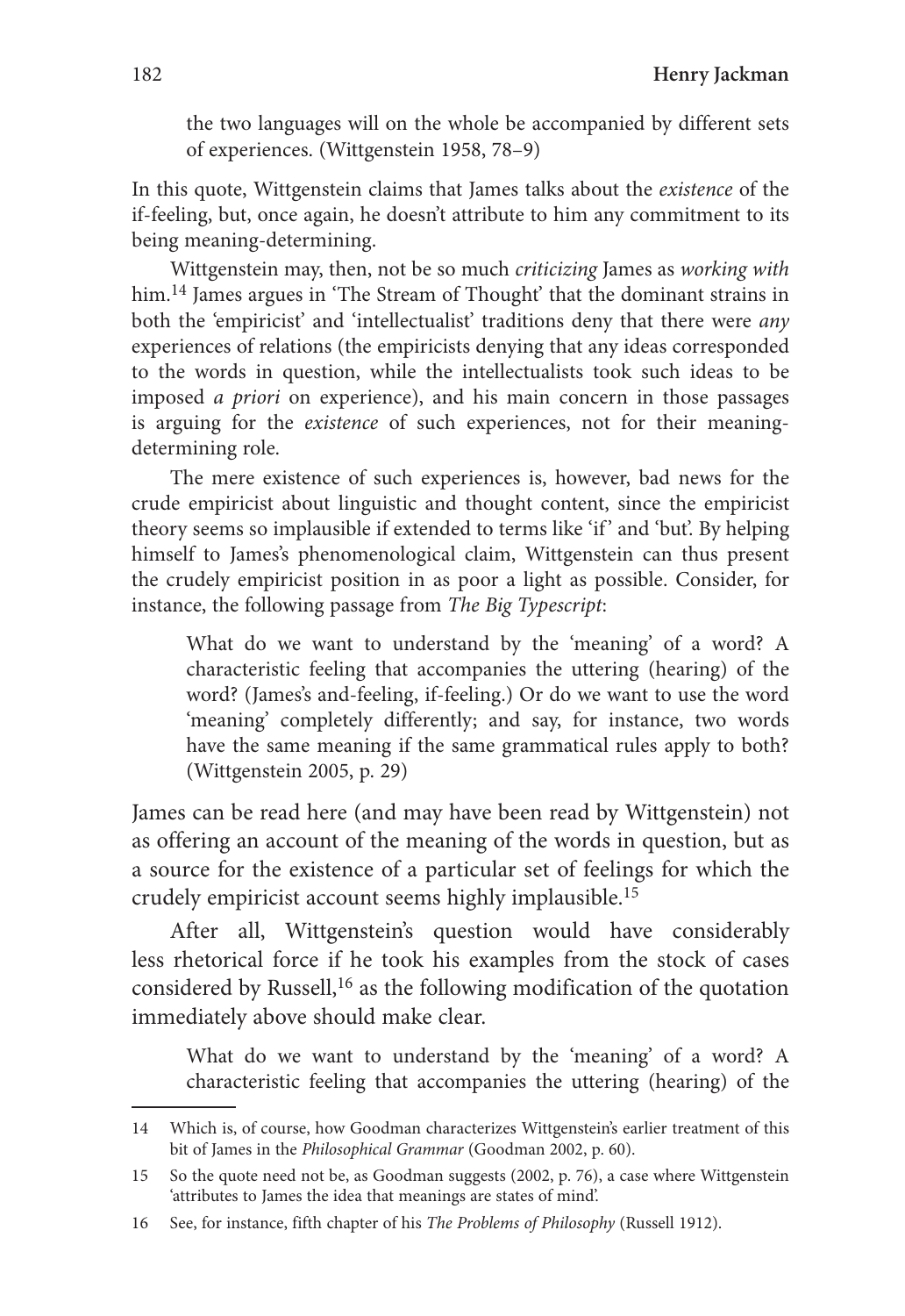word? (Russell's pain-feeling, white-feeling.) Or do we want to use the word 'meaning' completely differently; and say, for instance, two words have the same meaning if the same grammatical rules apply to both?

If we stick to more typical examples like 'pain' or 'white' the crudely empiricist theory *does* have a certain appeal, an appeal which disappears quickly when Wittgenstein helps himself to the broader palette of psychological phenomena found in James's *Principles of Psychology*. James's work serves as a remedy for the 'one-sided diet' of examples that can make theories like crude empiricism tempting.17 Earlier empiricists could duck these cases by suggesting that since there were no experiences associated with such words, they must pick out relations between ideas rather than ideas themselves, but once one accepts James's phenomenological claims, that line of defense becomes unavailable.

## **3. Conceptions and the 'Constancy of the Mind's Meanings'**

Reading the if-feeling passages as an extension of, rather than criticism of, crude empiricism is just one symptom of the general tendency to treat James as endorsing the kind 'idea-based' theory of meaning targeted by Wittgenstein's private-language argument.<sup>18</sup> This tendency to see James as presenting a classic version of a private language might seem strange given that, for the classic private linguist, words pick out private, repeatable ideas, which only the thinker has access to, and James seems to deny precisely that such ideas exist. Wittgenstein's criticisms of private sensation language relate to the question of how the speaker can really know whether the sensation he is applying a term to now is the same as the one he applied it to before, but for James such worries make no sense. Ideas are never repeated, so we *could*  know whether or not our words are being prompted by the same ideas that they were before, it's just that the answer is always that they aren't, and so no notion of correctness can be based on conformity to the ideas originally attached to our words.

 The audience for Wittgenstein's question, 'Are you sure there is a single if-feeling' is, firstly, William James; and secondly, all who agree with him that a feeling does or could constitute the meaning of a term. (Goodman 2002, p. 76)

 It was obvious for James to search for meaning among the specific feelings accompanying the use of such words as 'and' and 'or'—but this obvious first step was 'the one that altogether escapes notice' (PI, 308). (Goodman 2002, p. 120.)

<sup>17 &#</sup>x27;A main cause of philosophical disease—a one-sided diet: one nourishes one's thinking with only one kind of example.' P.I. 593. (For a discussion of how Wittgenstein might have used James's 'acute sense of the variety of human experience' to keep his diet well rounded, see Goodman 2002, pp. 3, 62, 82.)

<sup>18</sup> Goodman, for instance, argues that when James thinks about linguistic meaning, he 'sees experiences as the only candidates' (Goodman 2002, p. 75), and how this general understanding leads to his interpretation of the if-feeling passages can be seen in claims such as: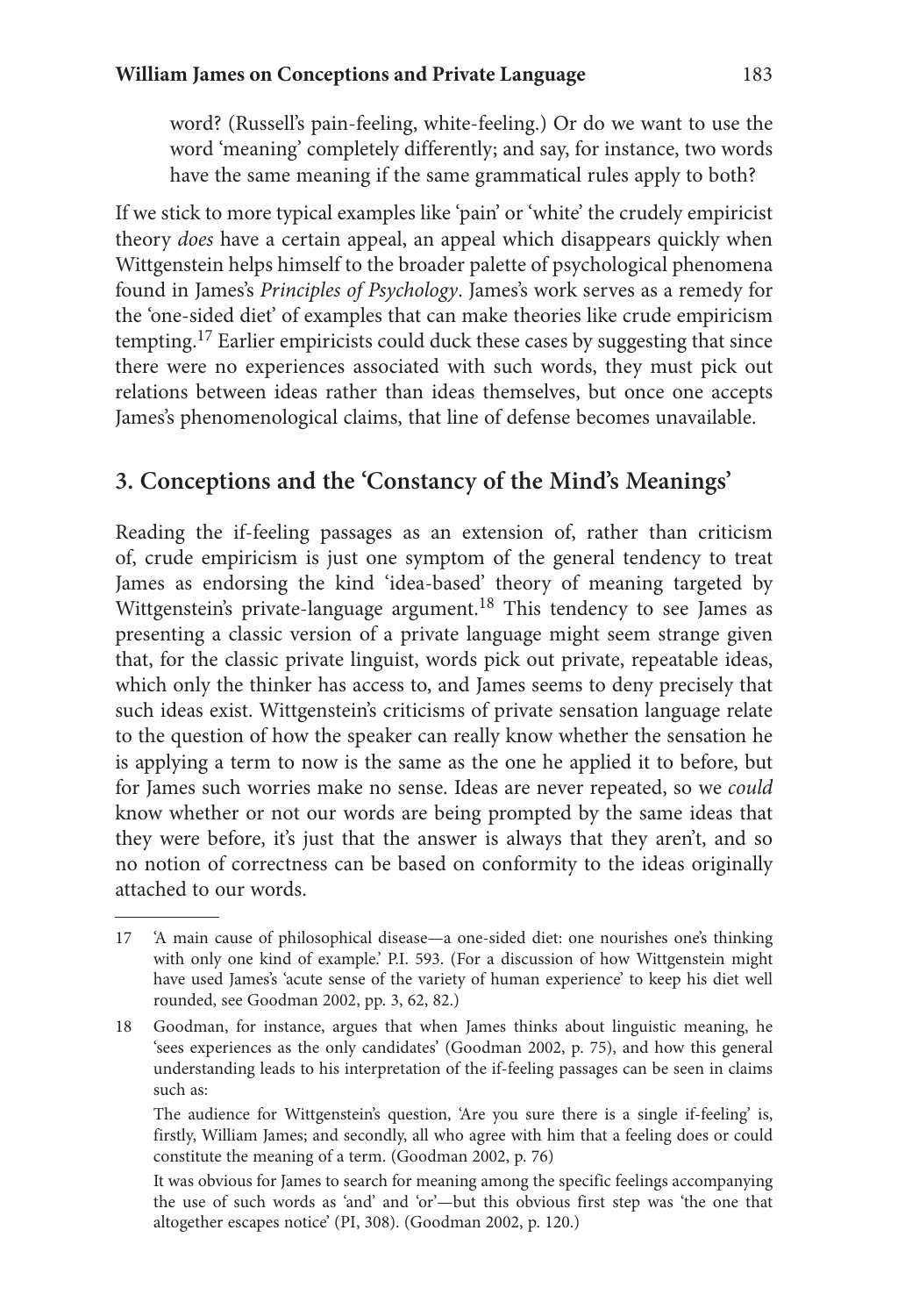One might respond to this by arguing that even if James thinks that every *particular* thought is different, they may still share common *features*, and it is the repeatable elements in those states that are being picked out as the 'private' meanings of our terms.19 However, James seems to rule out even such an 'abstractionist' fallback position when he writes:

In short, it is logically impossible that the same thing should be known as the same by two successive copies of the same thought. As a matter of fact, the thoughts by which we know that we mean the same thing are apt to be very different indeed from each other. We think the thing now in one context, now in another; now in a definite image, now in a symbol. Sometimes our sense of its identity pertains to the mere fringe, sometimes it involves the nucleus, of our thought. (PP 454)

Indeed, much of the *Principles*'s chapter titled 'Conception' is dedicated to criticizing precisely the assumption that a general idea would require such a 'repeatable core' that would be shared by all the particular experiences of its instances. It is another version of the fallacy described earlier where 'The thought of the object's recurrent identity is regarded as the identity of its recurrent thought' (PP 194). In particular, he thinks that this assumption draws from the further assumption that for an idea to be about something external to it, it must somehow *resemble* that thing. As James puts it:

It is easy to lay bare the false assumption which underlies the whole discussion of the question as hitherto carried on. That assumption is that ideas, in order to know, must be cast in the exact likeness of whatever things they know, and that the only things that can be known are those which ideas can resemble. (PP 445)

By contrast, James thinks that 'All that a state of mind need do, in order to take cognizance of a reality, intend it, or be 'about' it, is to lead to a remoter state of mind which either acts upon the reality or resembles it' (PP  $445$ ).<sup>20</sup> What is essential to our thoughts' being about various objects and properties is their eventually 'acting upon' such realities, not their *resembling* them. Since this 'acting upon' takes place in an external (and public) environment, there is no reason to treat the resultant meanings as 'private.' You know what I mean by 'blue' not by looking in to my mind, but by seeing which things I *treat as* 'blue'. My dog-ideas are all dog-ideas not because they all have some common subjective kernel, but because they are all about *dogs*, and James sees no reason why the latter should require the former.

That said, even generally sympathetic commentators such as Gale and Goodman assume that James *must* be committed to a picture of language

<sup>19</sup> This seemed to be one line that Goodman took in his response to an earlier version of this paper (Jackman 2004).

<sup>20</sup> For a more extended discussion of this, see Jackman 1998, forthcoming.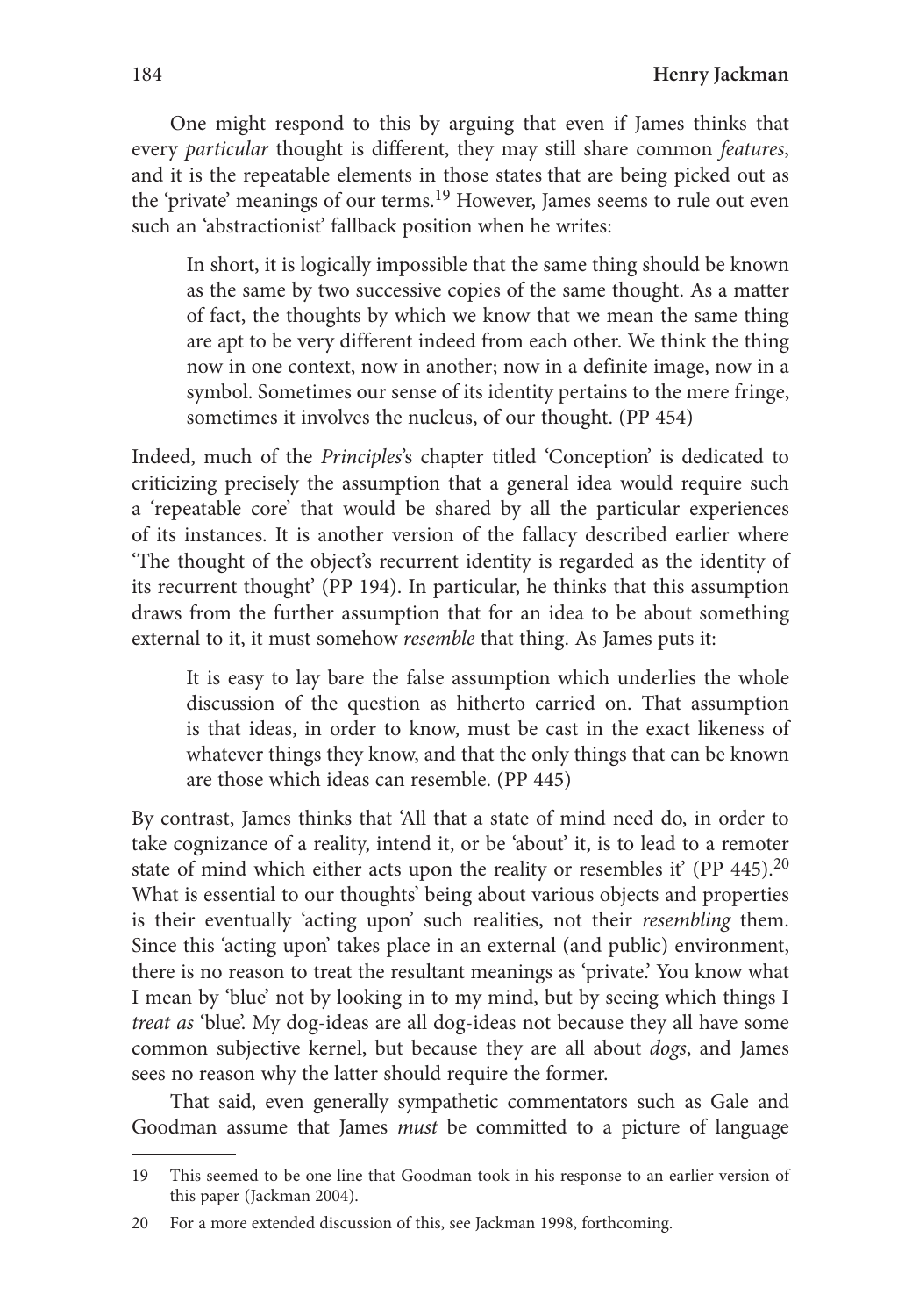as private given what other things James says in that very same chapter on 'Conception'. Nevertheless, I'll argue in what follows that the relevant passages from the chapter on conception are better read as presenting a view very different from the one Goodman and Gale assume that James is endorsing.

Before discussing James's position in that twelfth chapter, it may be worth making a few remarks about James's use of the word 'conception', since it is importantly different from the usage most familiar from contemporary philosophical discussion. Philosophers typically distinguish concepts from conceptions in terms of concepts being objective and public and conceptions being private and subjective, so that while we all may share the same water *concept*, our *conceptions* of water are all different (and changing all the time as well). If conceptions are understood this way, tying meanings to conceptions would push one towards a picture of language as private, so it is important to stress that this is *not* the way that James understands conceptions here. Rather, James thinks of conceptions in terms of neither objects in the world, nor mental states, but rather in terms of the relations between them. As he puts it:

The function by which we thus identify a numerically distinct and permanent subject of discourse is called CONCEPTION; ...The word 'conception' is unambiguous. It properly denotes neither the mental state nor what the mental state signifies, but the relation between the two, namely, the function of the mental state in signifying just that particular thing.  $(PP 436)^{21}$ 

Since conception is 'the function by which a state of mind means to think the same whereof it thought on a former occasion', two states of mind will 'be two editions of the same conception just so far as either does mean to think what the other thought; but no farther' (PP 442).<sup>22</sup>

It is precisely this purported phenomenon of one state of mind 'meaning to think what another one does' that Gale thinks pushes James towards a

22 Note that this will allow James to tie conceptions to their extensions while still being able to insist that, say, 'hesperus' and 'phosphorus' are tied to different conceptions, since, even if they, in fact, pick out the same object, they are not intended by the speakers to do so. In more contemporary terms, 'anaphoric' co-reference types conceptions, mere coreference isn't enough.

<sup>21</sup> James then (to contemporary ears somewhat perversely) goes on to take 'Concept' to more properly pick out the *subjective* state: 'the thoughts which are [a conception's] vehicles are called concepts' (PP 436). He recognizes that 'the word 'concept' is often used as if it stood for the object of discourse itself' and concludes that 'this looseness feeds such evasiveness in discussion that I shall avoid the use of the expression concept altogether, and speak of 'conceiving state of mind' or something similar, instead.' (PP 436). Later on in the *Principles*, in the chapter on 'The Perception of "Things"' (PP, Ch. 19), James reverts to more familiar terminology, stressing 'the *difference between our psychological conceptions and what are called concepts in logic*. In logic a concept is unalterable; but what are popularly called our 'conceptions of things' alter by being used' (PP 753). James sticks with this later terminology in subsequent writings such as the discussion of Precepts and Concepts in *Some Problems of Philosophy*.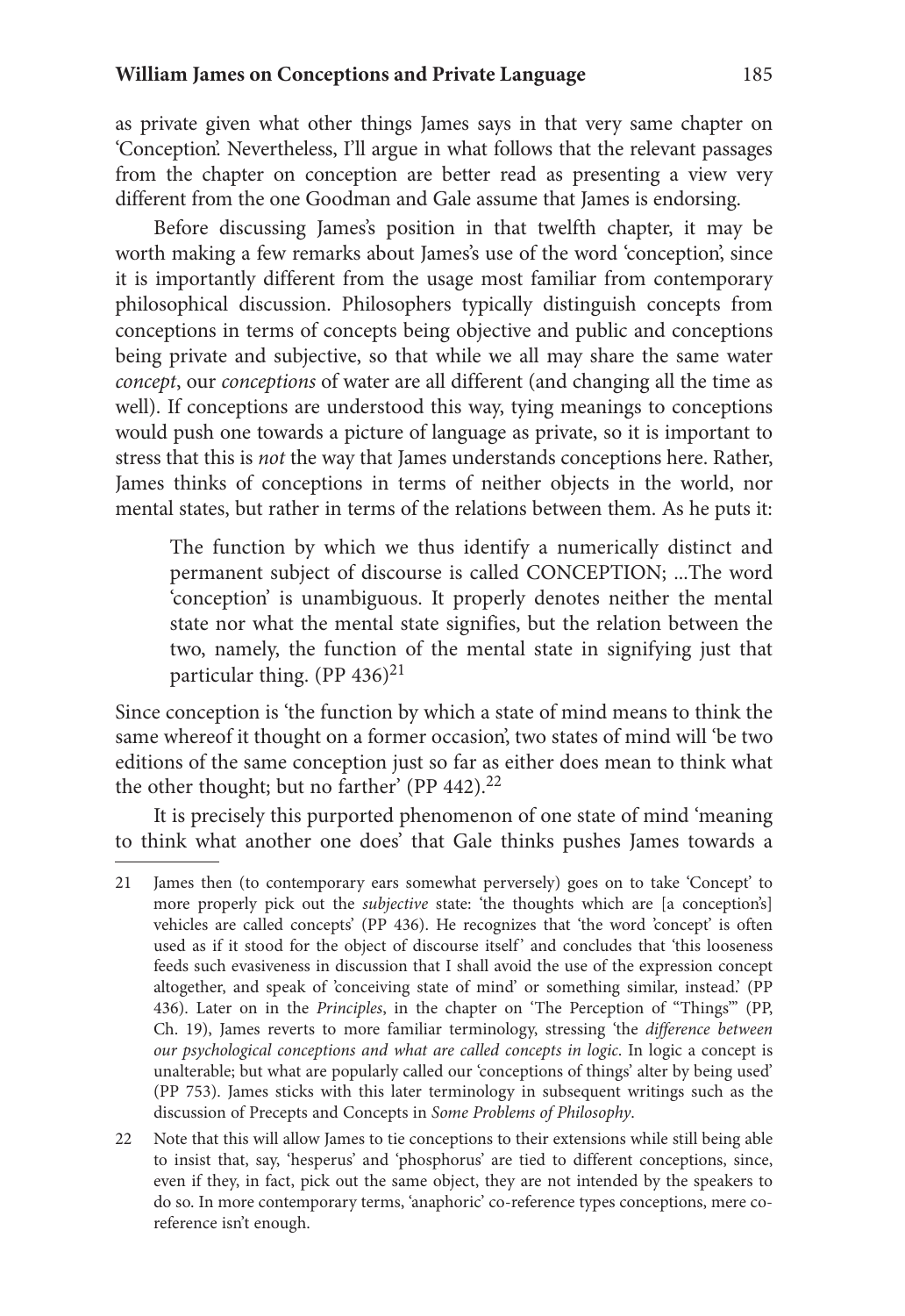conception of language as private. For instance, James states that we are able to form general conceptions, because of:

A fundamental psychical peculiarity which may be entitled '*the principle of constancy in the mind's meanings*', and which may be thus expressed: '*The same matters can be thought of in successive portions of the mental stream, and some of these portions can know that they mean the same matters which the other portions meant*'. One might put it otherwise by saying that 'the mind can always intend, and know when it intends, to think of the Same'. (PP 434, italics James's)

This 'peculiarity' is later framed as the fact that 'we can at any moment think of the same thing which at any former moment we thought of, and this 'ultimate law of our intellectual constitution' (PP 920) can easily be understood in a way that quickly makes James seem like a private linguist.<sup>23</sup>

Gale is certainly right to think that 'the principle of constancy in the mind's meanings' plays an important role for James, but he gives it an unjustifiably 'epistemic' reading. In particular, Gale takes a principle of James's which is about our authority about the commitments we take on, and changes it into a principle about our authority about whether those commitments have been satisfied.

This principle or law is of a subjective character, as it is the subject's 'intention ... to think of the same', about which he cannot be mistaken, that determines the extension of his general concept over time (PP 435). 'Each thought decides, by its own authority', whether it's present content is an instance of what it formerly intended to count as an instance of the same concept. (Gale 1999, p. 164)

Gale concludes from this<sup>24</sup> that, for James, 'each subject follows an inprinciple private rule in determining which individuals count as instances of a given general concept. He and he alone knows whether he is following his intentions to call these experiences instances of this concept' (Gale 1999, p. 164).

Gale then argues that James's so-called commitment to the privacy of language finds an even clearer expression in James's final work, *Some Problems of Philosophy*. In that book, James claims that with a general term like, say, 'white', we can gather together into its extension instances of white that differ in their experienced color, provided that 'we mean that our word *shall* unalterably signify' a color common to them all (Gale 1999, p. 164). The

<sup>23</sup> Goodman agrees with Gale that 'James embraces a key component of the private language position in the 'Conception' chapter of *The Principles*', and that this key component is the assumption that 'I have the power to determine a thought as 'the same thought'.' (Goodman 2002, pp. 105, 109.).

<sup>24</sup> Indeed, the link between what follows and the quotation immediately above is simply 'In other words…'.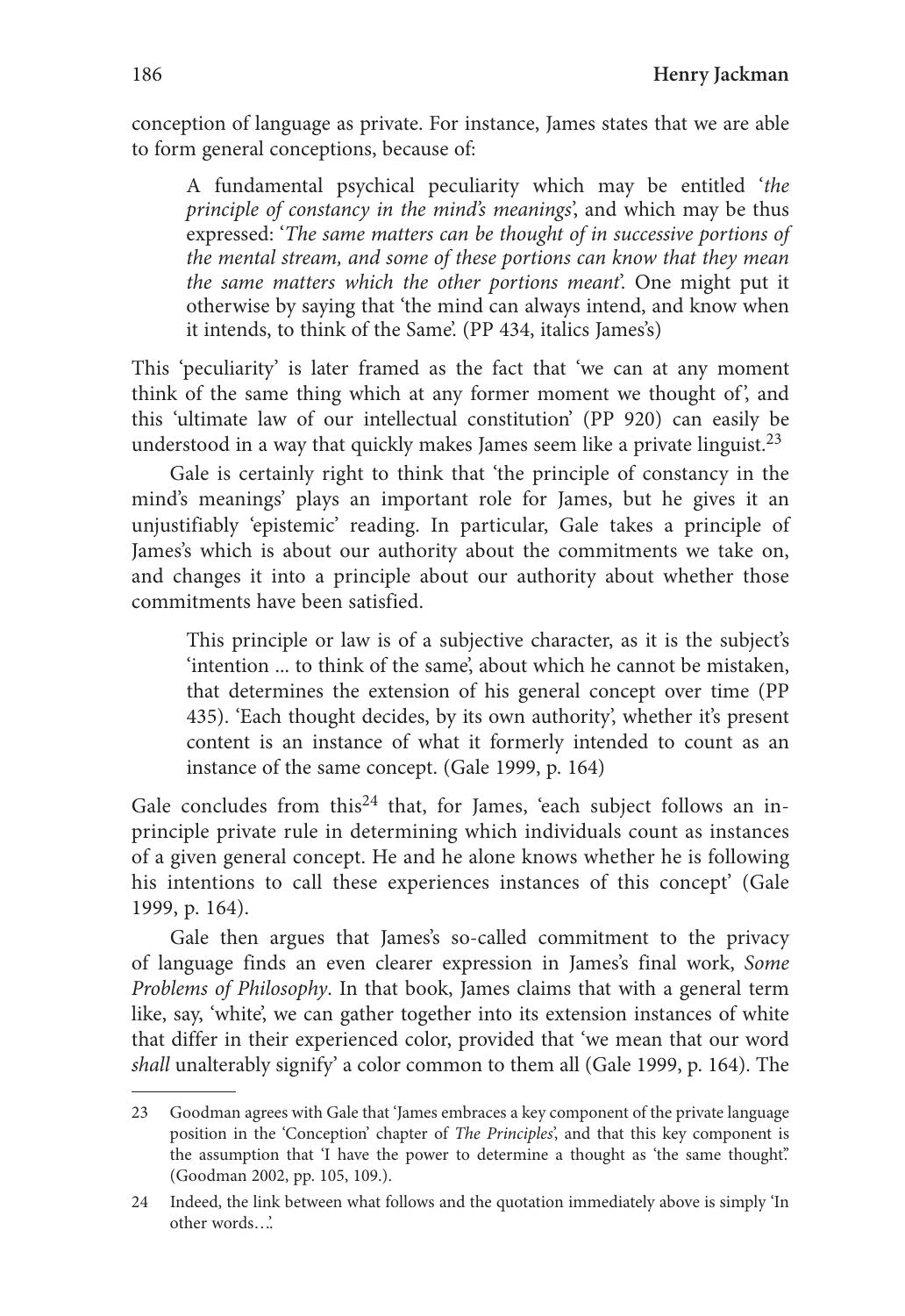passage Gale quotes from immediately above, and goes on to quote at greater length, runs as follows:

[W]e know that under all modifications wrought by changing light, dirt, impurity in pigment, etc., there is an element of color-quality, different from other color-qualities, which we mean that our word *shall* inalterably signify. The impossibility of isolating and fixing this quality physically is irrelevant, so long as we can isolate and fix it mentally, and decide that whenever we say 'white' that identical quality, whether applied rightly or wrongly, is what we shall be held to *mean*. Our *meanings* can be the same as long as we intend to have them so. (SPP 57)

Gale then pushes James's discussion of the possibility of error suggested in the passage above (the admission that the term can be applied 'rightly or wrongly') in a surprising direction, effectively doubling down on his 'epistemic' reading of our ability to 'think the same' by insisting:

James does allow for the possibility of the speaker 'rightly or wrongly' applying 'white', but only the speaker is able to determine whether he is correctly adhering to his own private rule. The reason is that his paradigm of whiteness, which is *a mental image private to himself*, is not in principle accessible to anyone else. It is Wittgenstein's beetle in the matchbox that is observable only by the matchboxe's owner. Therefore no one else can check up on the speaker to determine whether he is consistently adhering to his rule always to call things white that have the same color as *his mental paradigm of whiteness*. (Gale 165, italics mine)

Given what we've seen before, it's hard to see how we could expect James to think that the meaning of 'white' could be determined by some private 'mental paradigm of whiteness'. If our mental states are taken to be unrepeatable, there would be no way for the subject to access this 'mental image private to himself' meant to serve as a stable qualitative paradigm for the term that would allow him to 'adhere to his own private intention always to call things 'white' that have the same color as the specimen he has mentally isolated and officially dubbed as the standard of whiteness' (Gale 164–165).

In light of these problems, I would argue that the passages above are better read as relating to the subject's ability to decide that he means the same thing by 'white' today as he did yesterday, than it is as claiming that the subject has the ability to tell whether a currently confronted sample (correctly) falls under his concept of 'white'. That one could have such authority about the commitments one takes on isn't that surprising, and deciding that one means by a term what one did yesterday doesn't require any particular *epistemic*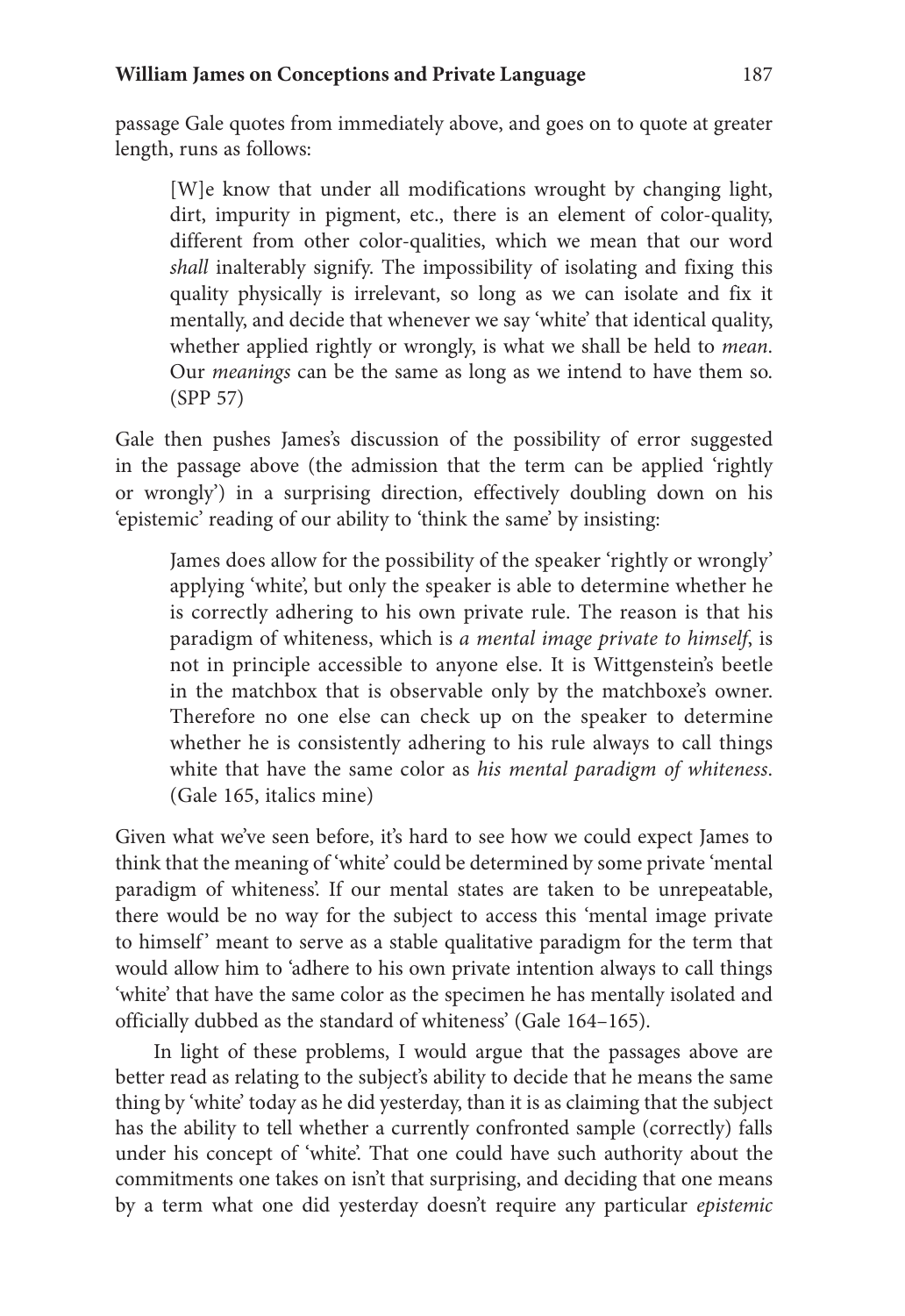achievement unless you are *already* committed to something like crude empiricism about the content of our thoughts. When I say:

John went to the store. He was planning to buy a bag of nails.

I can know that 'John' and 'He' pick out the same person simply because I intend them too, the reference of 'he' in this case is structurally (or in more contemporary terms, anaphorically—in the broad 'discourse anaphora' sense), dependent on the referent of 'John' and doesn't have its reference determined independently. 25 In much the same way, if I say.

John never liked Peter. I'm not sure why, but it's probably because he is such a snob.

I can decide whether 'he' refers to John or Peter, and this isn't because I'm particularly good at inspecting the idea associated with 'he' and recognizing that it matches the idea associated with, say, 'Peter'.<sup>26</sup> The connection is structurally/anaphorically rather than epistemically determined.

Talking of these connections as 'anaphoric' is perhaps a somewhat anachronistic way of putting the point, but it serves to highlight that James

26 Goodman takes issue with James's claim that:

According to Goodman,

 Each thought at a moment has the 'authority', James is saying, to constitute meaning, and it can do so apart from 'everything else in the world': 'Conceptualism says the mind can conceive any quality or relation it pleases, and mean nothing but it, in isolation from everything else in the world. This is, of course, the doctrine we have professed' (PP, 444). Because of his tendency to treat both meaning and the self from 'an exclusively first-person perspective' James may thus have been one of Wittgenstein's targets in his discussions of a private language, although Wittgenstein does not cite the passages previously mentioned either in the Investigations or in his *Notebooks*. (Goodman 2002, pp. 105–106)

 Goodman here seems to be assuming that the phrase 'in isolation from everything else in the world' entails that James is saying that our meaning-constituting activities can take place 'in isolation' (so that it would be some pure mental act that requires no physical context). I'd argue instead that he is suggesting that the meanings constituted pick out particular properties 'in isolation' from everything else, so, say the concept of triangle picks out the shape in isolation from the colors, textures, and other properties that particular triangles may have. (This sense that concepts "exclude" all but their chosen aspect of the material they conceptualize is a running theme throughout James's work.)

<sup>25</sup> Of course, the two sentences could be uttered in a context where 'He' was used demonstratively and I just happened to think that John was the person being demonstrated, but the existence of such contexts doesn't take away from the relevance of the more typical cases where the co-reference is determined anaphorically.

Each thought decides, by its own authority, which, out of all the conceptive functions open to it, it shall now renew; with which other thought it shall identify itself as a conceiver, and just how far. 'The same A which I once meant', it says, 'I shall now mean again, and mean it with C as its predicate (or what not) instead of B, as before' (PP, 442 n. 6).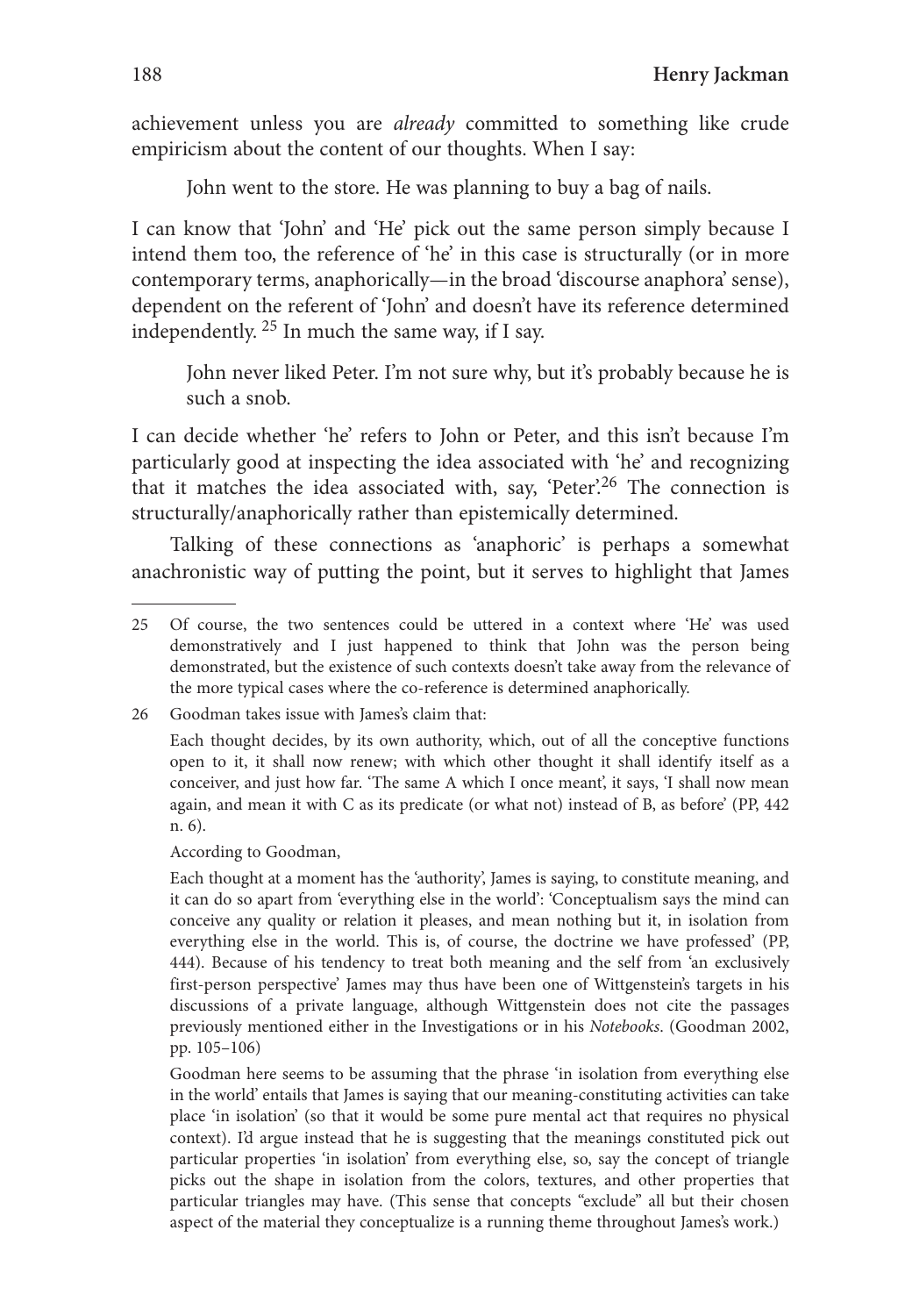does explicitly describe this sameness as a function of the mind's *structure* rather than, say the phenomenal *content* of the ideas passing through it.

Note, however, that we are, in the first instance speaking of the sense of sameness from **the point of view of the mind's structure** alone, and not from the point of view of the universe. We are psychologizing, not philosophizing. That is, we [we psychologists, not we thinkers in general] do not care whether there be any *real* sameness in *things*  or not, or whether the mind be true or false in its assumptions of it. Our principle only lays it down that the mind makes continual use of the *notion* of sameness, and if deprived of it, would have a different structure from what it has. In a word, the principle that the mind can mean the Same is true of its meanings, but not necessarily of aught besides. (PP 435, italics James's, boldface mine.)

Note that his denial that there must be any '*real* sameness' applies just as much to our ideas as to objects in the world, and for the mind to be structured so that items are recognized as the same, it doesn't need to have ideas which are themselves identical. That said, while 'the law of constancy in our meaning' is 'the most important of all the features of our mental structure' (PP. 435), James isn't really full of details about just how these structural connections work, insisting instead that:

Introspective psychology must here throw up the sponge; the fluctuations of subjective life are too exquisite to be arrested by its coarse means. It must confine itself to bearing witness to the fact that all sorts of different subjective states do form the vehicle by which the same is known; and it must contradict the opposite view. (PP 454)

This sort of structural connection is, of course, not limited to proper names and pronouns, and James makes the same sort of point about general terms like 'white'. What we are doing is not making the epistemic determination that a set of ideas are identical, but rather making the stipulation that a set of non-identical ideas are intended to pick out the same object or property. I can mean *dog* by 'dog' because (as we saw earlier) I can take all of the instances of 'dog' that I use to mean the same thing. However, my meaning the same thing by 'dog' as I meant yesterday is not some sort of *epistemic* achievement. It is not as if I need to inspect my dog-idea and remember yesterday's dog-idea reliably enough for me to judge that they are identical.

On such a reading, just because we can always intend to apply to a particular experience the same concept that we applied to another earlier experience, it does not follow that we need be *correct* in doing so (in either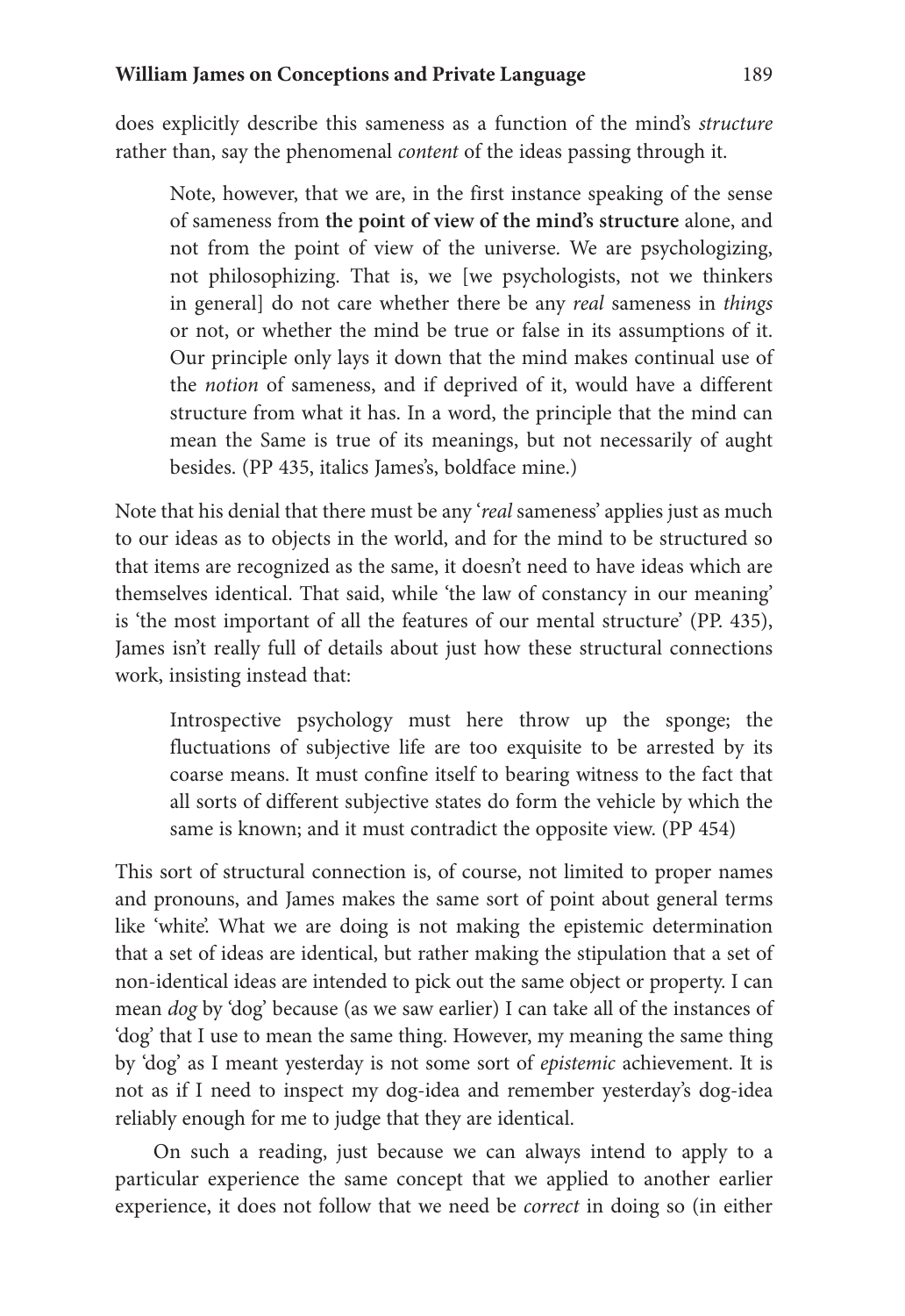case).27 Quite the contrary, one might argue that it is precisely this doctrine that lets James account for error in a way that a traditional empiricist might not be able to. For instance, when I sincerely claim

(W) The piece of paper in front of me is white.

James can claim that my concept of 'white' is determined by me to be identical to the concept I applied last month, even if I can't remember precisely what experiences I had back then. Indeed, someone who has better access to what I had applied the term to before might be better able to judge whether or not (W) was correct than I am. Without this ability to stipulate constancy of meaning, such mistakes would seem hard to explain. If I sincerely asserted (W), and what I meant by 'white' at the time were limited to what I could either call up in memory or perceive in front of me, then a crucial standard against which current use is judged, past use, would drop out.

James's 'principle of constancy' does not require that we can somehow inspect past ideas and recreate them within our current thoughts unchanged. Quite the opposite. Since, the constancy is more structural than resemblance driven, the claim that what a speaker means by 'white' is 'is a mental image private to himself' (Gale 1999, p. 165) has no real support from these passages from James. Such support would only come if one thought that constancy required the ability to pull up an identical (or at least extremely similar) experience in memory, and there is no reason to believe that James thought anything like this.28

James is instead better read as suggesting that what a word like 'white' is intended to pick out is not some private mental image, but rather the property that we presume that all/most of the things that we *call* white have in common. We may not know just what that shared quality is, but that doesn't prevent us from intending to pick out the shared property behind the occasions of the term's use.29 When James says:

<sup>27</sup> In fact, James's claim "Our *meanings* can be the same as long as we intend to have them so, quite irrespective of whether what is meant be a physical possibility or not" (SPP 57), suggests that for some terms *every* particular application of the concept to external objects might be mistaken (this last point does a lot of work in the *Principles'*s 28th chapter on necessary truth).

<sup>28</sup> As mentioned earlier, James doubts about the repeatability of ideas would suggest just the opposite, and while the chapters of the *Principles* can often be somewhat disconnected from each other (a function of both its length, James's style, and the 12 years spent in its composition), James explicitly calls back to this aspect of the "The Stream of Thought" in his chapter on conception, reminding us that "*nothing can be conceived twice over without being conceived in entirely different states of mind*" (PP 453, italics James's).

<sup>29</sup> Note that James's view is presented here in the context of his rejecting that 'nominalistic' view that 'white' just picks out the property being *called* 'white' (SPP 56–57).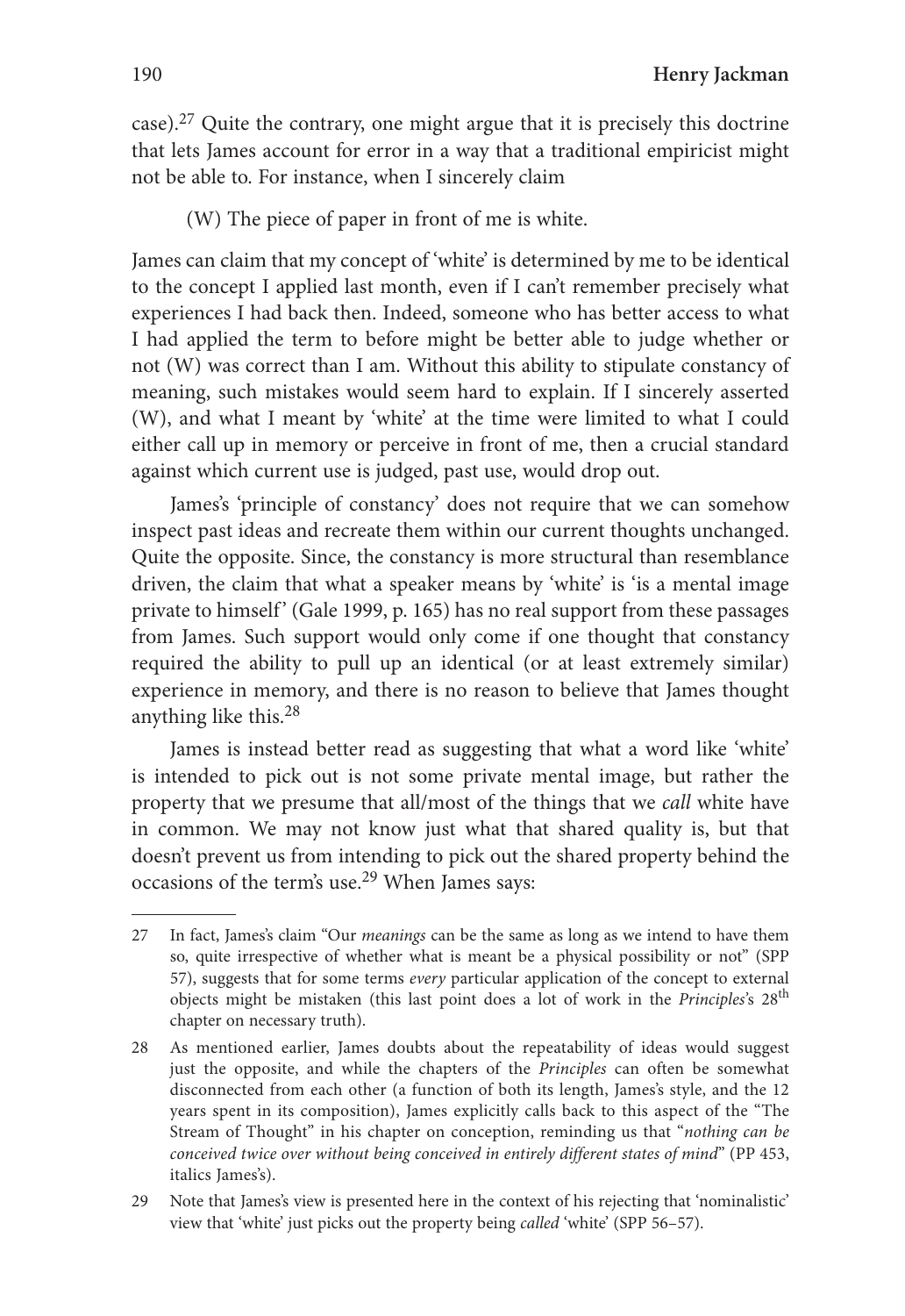The impossibility of isolating and fixing this quality physically is irrelevant, so long as we can isolate and fix it mentally, and decide that whenever we say 'white' that identical quality, whether applied rightly or wrongly, is what we shall be held to *mean*. (SPP 57).

He is not saying, in the absence of discovering the precise physical property that all the things we call 'white' share, we focus instead on some qualitative *mental* property that we take to be the meaning of the term. Rather, he is saying that we can pick out the shared property by the intention to refer to the property, whatever it is, that the structurally/anaphorically linked uses of the term have in common.30

This may be less obvious with 'white' where the mentalistic understanding of the term's meaning might be tempting, but James is making a general point about our concepts in this section, not just our phenomenal ones, and James's point seems clearer with a term such as 'water', in which case the passage would read:

The impossibility of isolating and fixing this property physically is irrelevant, so long as we can isolate and fix it mentally, and decide that whenever we say 'water' that identical property, whether applied rightly or wrongly, is what we shall be held to mean. Our meanings can be the same as long as we intend to have them so.

Even if we don't know just how the property is specified (ie: we can't 'fix it physically') we can have a general intention to pick the underlying property out. James's claim that '"White" means a colour-quality which the mind creates (following no matter what cue) and which *it can decree to be there under all physical disguises*' (SPP 57, italics mine) is about positing an underlying property that the term picks out, a property which we could be wrong in attributing in individual instances. Once again, while error is explicitly allowed for here, it would not seem to be possible on the nominalist view (where white is just the property of being called 'white') that James is criticizing in those pages.

In short, James's discussion of concepts/conceptions in the *Principles*'s chapter on conception and in *Some Problems of Philosophy* fails to supports the contention that he understood meaning in a way that would have run afoul of the private language argument, since there is no suggestion in either that he thinks that we can always re-identify our ideas in terms of their phenomenal properties.

<sup>30</sup> Such chains of anaphorically linked ideas are crucial for James's account of singular reference as well. James, claims, for instance, that our idea of Memorial Hall refers to Memorial Hall because if asked to find Memorial Hall, I could go to Cambridge and identify the correct building. However, the ability of the perception to determine the reference of a concept entertained weeks, months, or even years before depends on the existence of such anaphoric links. (Needless to say, 'anaphoric' is not the way James describes such links.) (See Jackman 1998, forthcoming.)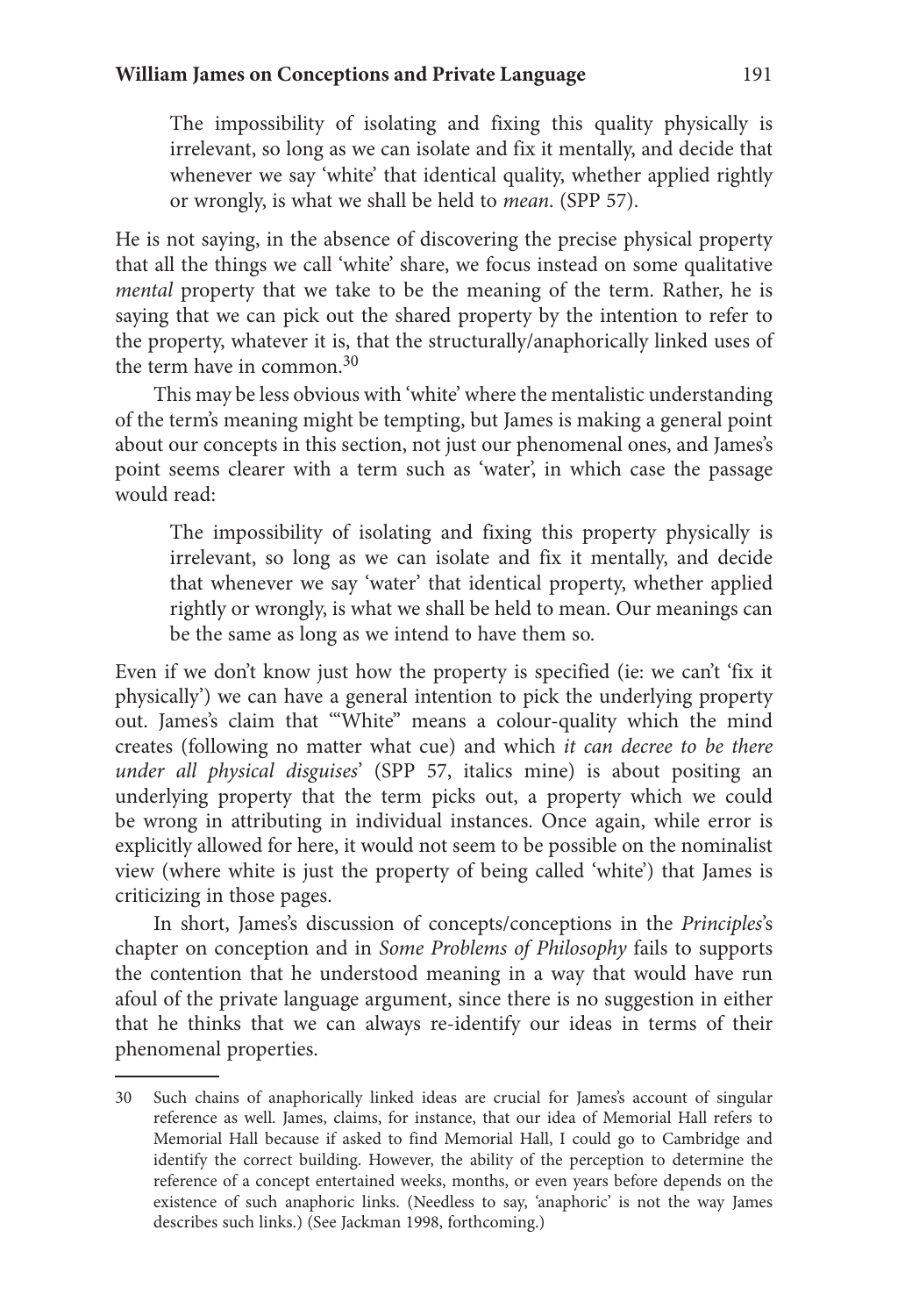### **4. Conclusion**

There remain, of course, serious differences between Wittgenstein and James,  $31$  but (whether Wittgenstein really appreciated this or not) the question of whether meaning should be understood as 'private' is not one of them. The perceived distance between Wittgenstein and the (other) Pragmatists has certainly contracted over the years,<sup>32</sup> and seeing how one of Pragmatism's founders was not committed to one of Wittgenstein's particular bête noires should hopefully close that gap further.

#### **References**

- Boncompagni, A. 2012, 'Streams and River-Beds. James' Stream of Thought in Wittgenstein's Manuscripts 165 and 129', *European Journal of Pragmatism and American Philosophy*, 2012, IV, 2.
- Boncompagni, A. 2016. *Wittgenstein and Pragmatism*, London: Palgrave Macmillan.
- Budd, M. 1989. *Wittgenstein's Philosophy of Psychology*. London: Routledge.
- Coope, C., Geach, P., Potts, T., & White, R., 1970, *A Wittgenstein Workbook*, Oxford: Blackwell.
- Fogelin, R.J. 1987. *Wittgenstein* (2nd ed). New York and London: Routledge.
- Gale, R 1999, *The Divided Self of William James*, New York: Cambridge University Press.
- Goodman, R. 2002. *Wittgenstein and William James*. New York: Cambridge University Press.
- Haack, R. 1982. 'Wittgenstein's Pragmatism', *American Philosophical Quarterly*, Vol. 19, No. 2. (Apr., 1982), pp. 163–171.
- Hacker, P.M.S. 1990. *Wittgenstein: Meaning and Mind*. Oxford: Blackwell.
- Hacker, P.M.S. 1996. *Wittgenstein: Mind and Will*. Oxford: Blackwell.
- Hacking, I. 1982. 'Wittgenstein the Psychologist', *The New York Review*, April 1, 1982.

32 See, for instance, Rorty 1979, Putnam 1995 (esp. ch. 2, 'Was Wittgenstein a Pragmatist?'), Goodman 2002, and more recently Boncompagni 2016 and Misak 2016.

<sup>31</sup> Though some of these others are often exaggerated as well. For instance, James's discussion of the deaf-mute Ballard and the possibility of 'thought without language' is typically presented by Wittgensteinians as focusing on the question of whether a creature *entirely* without language could engage in thought (see for instance, Goodman 2002, p. 127), while James's actual texts seems more focused on the question of whether there could be *particular* thoughts that were not linguistically represented by the thinker, who may or may not express some of their other thoughts in language.